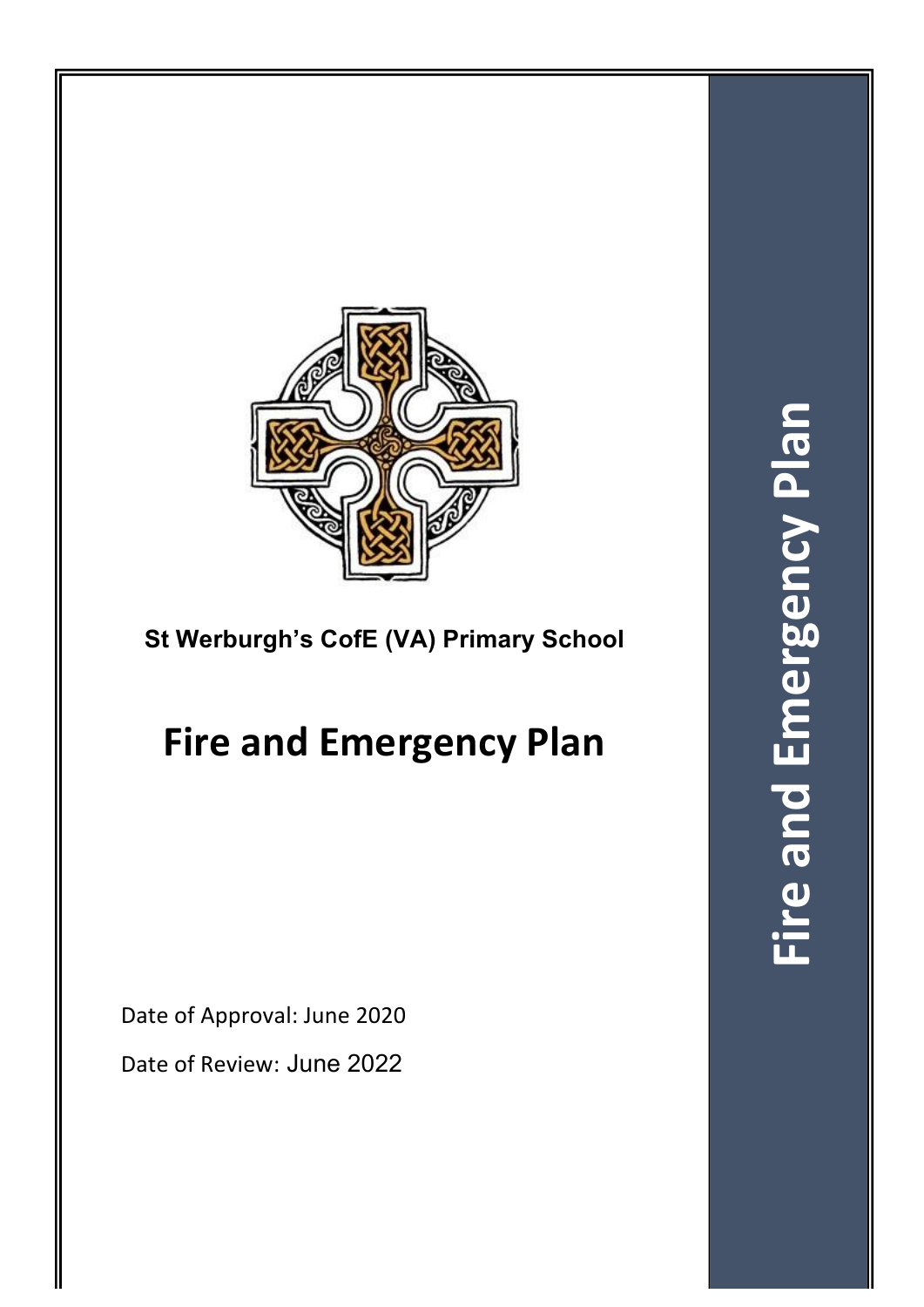## **General Procedures**

St Werburgh's fire risk assessment and fire and emergency plan will be reviewed annually; documents will be reviewed sooner following any significant changes to the building or room use, as part of any refurbishment/construction projects, following a fire or other emergency incident or after a below acceptable standard fire drill.

This fire and emergency plan may be implemented in other circumstances where there is a need to evacuate the building or the site; this may include incidents such as gas leaks, bomb threats etc. Where there is information relating to a specific threat it will be included in the appropriate section of the plan.

Appropriate instruction and training relating to fire safety including safe evacuation and emergency procedures will be provided to staff (including agency, temporary, peripatetic, work placements and work experience) and recorded. Appropriate information/instruction will be provided to pupils, visitors and contractors.

Where staff, pupils or any other person who regularly attends the school are identified as needing additional support or assistance to evacuate the building in the event of an emergency, a personal emergency evacuation plan (PEEP) will be developed and implemented.

## **Fire drills and alarm activations**

Regular fire drills will be undertaken at differing times of the day on at least a termly basis; drills will include before/ after school activities and lunch/break periods.

Where there is a planned test of the fire alarm system or a planned drill, appropriate arrangements are in place to ensure that the fire service do not respond unnecessarily.

Following either a planned or unplanned evacuation of the building, a de-brief session will be held to review the effectiveness of the evacuation and consider where any review of the fire and emergency plan is required.

All activations of the fire alarm system will be recorded.

The fire service will be informed of all incidents of fire, even if small and extinguished.

## **Tackling fires**

Staff are instructed not to tackle fires unless they have received appropriate training in the safe use of fire extinguishers and they are unable to safely evacuate from the building.

## **Grab bag**

- $\bullet$  A grab bag containing key information will be kept in the school office
- The SBM will be responsible for ensuring that the grab bag goes to the assembly point on hearing the fire alarm sound.
- Grab bag contents:
	- $\circ$  Copy of fire risk assessment, fire and emergency plan and emergency plan map.
	- o Asbestos register/local asbestos management plan.
	- o Details of any significant hazards on site e.g. gas cylinders, radioactive materials, and large quantities of hazardous substances.
	- o Means of accounting for persons e.g. Registers; Signing in books;
	- $\circ$  Any life critical medication for either staff or pupils e.g. inhalers, auto injectors
	- o Parent/carer contact numbers
	- $\circ$  Any other information that you wish to have easily accessible.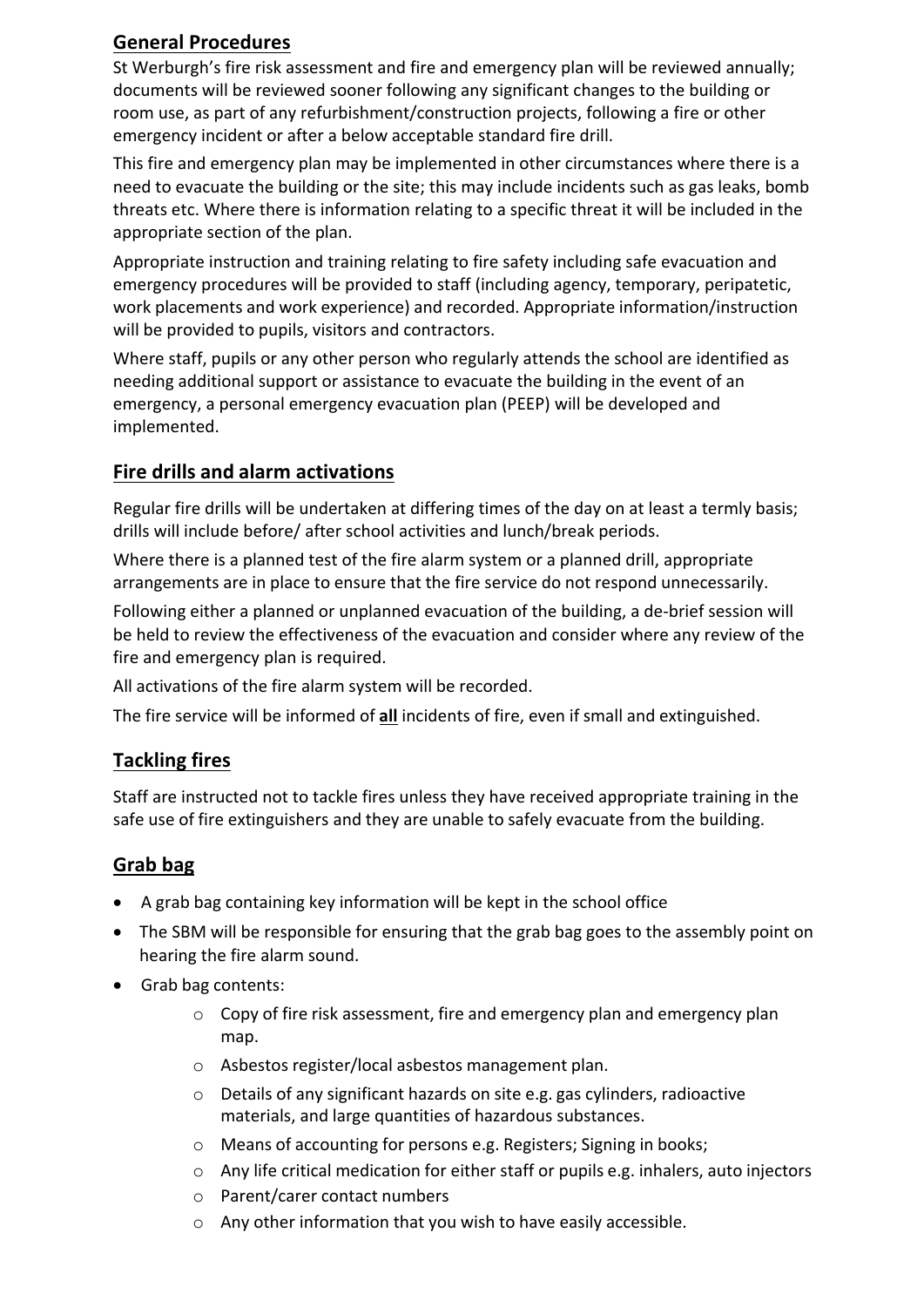## **Action on discovering a fire:**

- Activate the nearest alarm call point.
- Evacuate the building immediately as per the relevant arrangements for safe evacuation, assisting pupils, visitors as required and proceed to the designated assembly point.
- Report immediately to the nominated Evacuation Controller and relay as much information as is possible in relation to the whereabouts of the fire, what was on fire and any other details that you may have.

## **Action on hearing the fire alarm:**

- Evacuate the building immediately as per the relevant arrangements for safe evacuation, assisting pupils, visitors as required and proceed to the designated assembly point.
- Do not stop to collect any personal belongings.
- Close doors as you leave if safe to do so.

Some staff will have specific duties that they have been allocated such as Evacuation Controller, Fire Marshal, Control Panel Officer and PEEP support; these persons will undertake their allocated duties as part of the evacuation if safe to do so.

## **Alerting persons of the need to evacuate**

Under normal circumstances persons on site will be alerted of the need to evacuate the building by the sounding of the fire alarm.

The fire alarms sound is a continuous bell.

If the fire alarm fails persons within the building would be alerted to the need to evacuate the building by ringing the hand bell.

Persons with hearing impairments are alerted by a buddy system

#### **Communicating with the emergency services**

In the event of a confirmed or suspected fire nominated persons will place a direct call to the fire service by calling 999 from an internal phone or 999 from a mobile

Nominated persons are: SBM, Admin staff, Head teacher

#### **In the event of a serious confirmed fire if unsure whether a call has been placed anyone can call the fire service.**

The person calling the fire service needs to have as much information available to them as possible to enable them to give accurate information to the fire service including:

- Full school name and address (specific information if postcode will not bring them to the correct part of site)
- Has a fire been confirmed or is there a smell of smoke?
- What is the location of the fire?
- Do we know whether there are any persons trapped in the building or unaccounted for?
- Do we know how or why the fire started? I.e. cooking, hot working, naked flame, arson.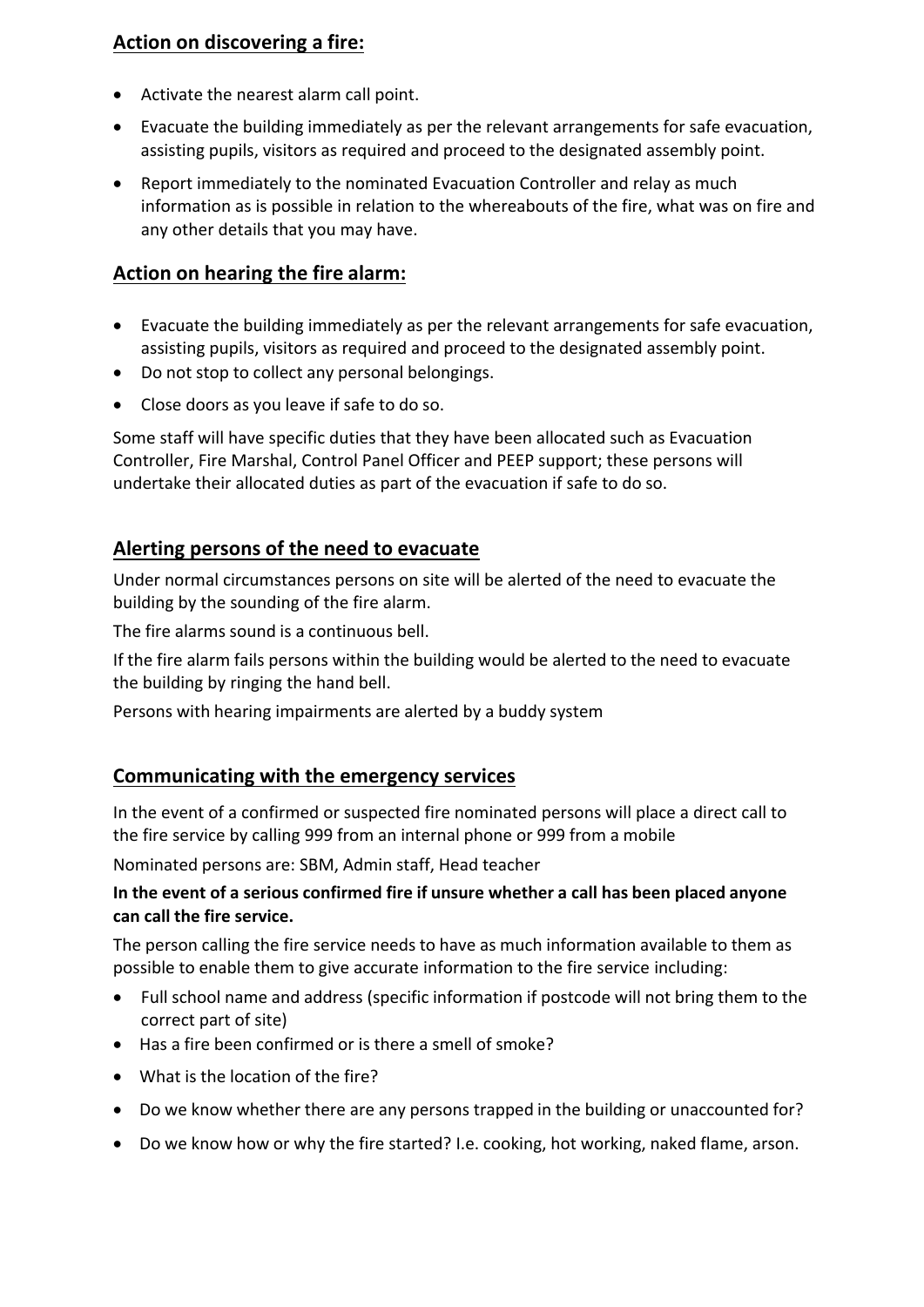## **Staff with specific responsibilities**

| Role                      | Designated persons                                                          | Responsibilities                                                                                                                                                      |
|---------------------------|-----------------------------------------------------------------------------|-----------------------------------------------------------------------------------------------------------------------------------------------------------------------|
| Evacuation<br>controller  | Headteacher: Ann Alton<br>Senior leadership team: Emma Gibson,<br>Lisa Dean | Taking overall control of<br>emergency evacuation of the<br>building/site and communicating<br>with emergency services/local<br>authority as required.                |
| Fire Marshall's           | Rachael Birch<br>Ann Alton                                                  | Assisting in the safe evacuation of<br>the building with identified areas<br>of the building to check/sweep<br>prior to leaving the building (if safe<br>to do so).   |
| Control panel<br>officers | John Birch<br><b>Rachael Birch</b>                                          | Checking the fire panel to identify<br>whether detectors/call points have<br>been activated and the zone of the<br>building (if applicable) or to<br>identify faults. |
| PEEP support staff        | Kerry White<br>Angela Barradell                                             | Responsible for providing support<br>to individuals as per the<br>information contained in the<br>individual PEEP.                                                    |

## **Specific persons at risk**

Within school, 3 persons have been identified at risk. Personal emergency evacuation plans (PEEPs) have been developed, implemented and communicated to relevant persons to ensure they evacuate safely on the alarm sounding.

Refer to specific PEEP documents for further information.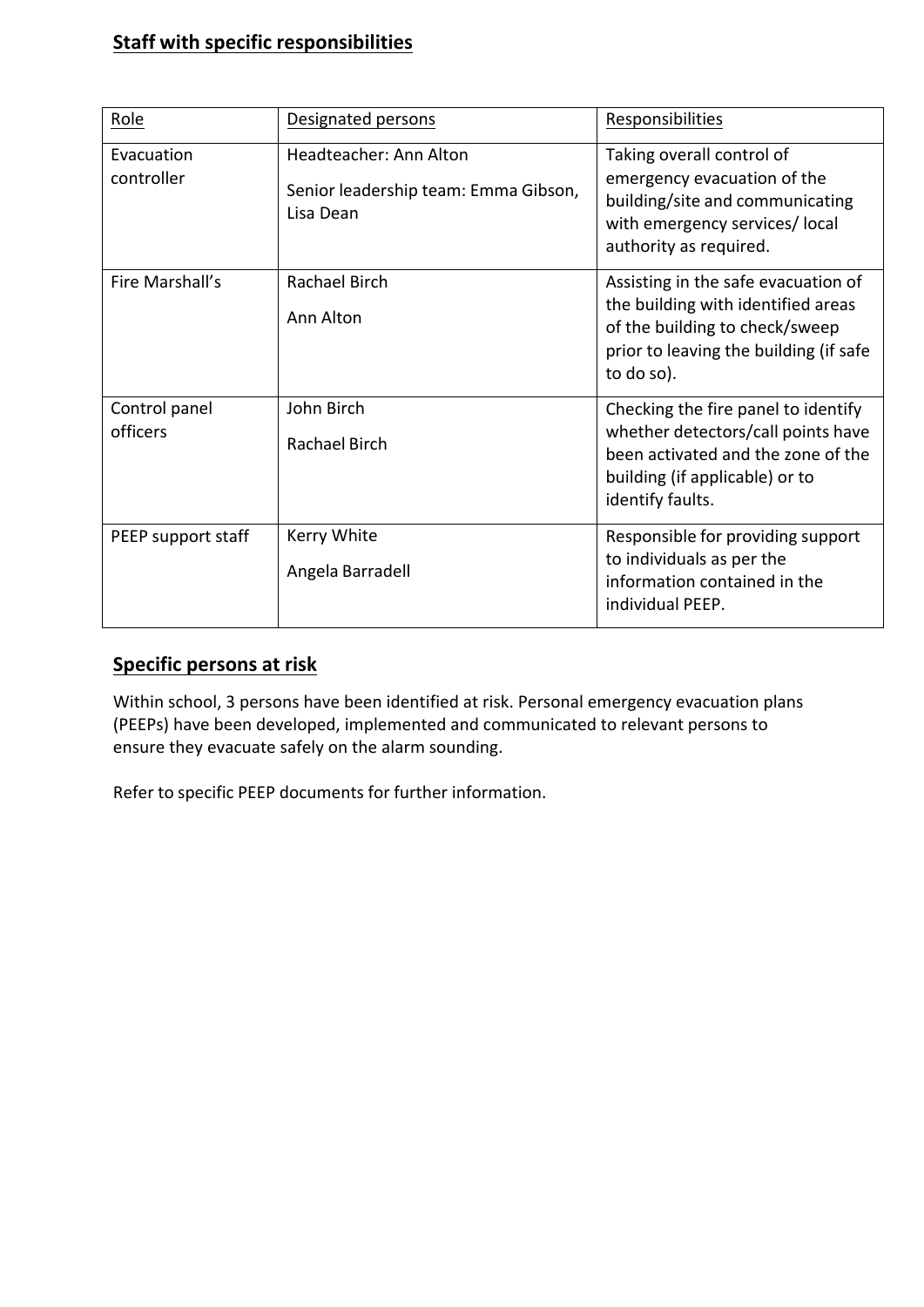## **Arrangements for safe evacuation and assembly**

| Time of day                       | <b>Evacuation procedures</b>                                                                                                                                                                                                                                                                                                                                                                                                                                                                                                                                 | <b>Assembly point Evacuation</b> |               | Method of accounting                                                         | Control panel  |
|-----------------------------------|--------------------------------------------------------------------------------------------------------------------------------------------------------------------------------------------------------------------------------------------------------------------------------------------------------------------------------------------------------------------------------------------------------------------------------------------------------------------------------------------------------------------------------------------------------------|----------------------------------|---------------|------------------------------------------------------------------------------|----------------|
|                                   |                                                                                                                                                                                                                                                                                                                                                                                                                                                                                                                                                              |                                  | Controller    | for persons.                                                                 | officer.       |
| Standard teaching<br><b>times</b> | Teacher escorts class to assembly point via<br>nearest and safest exit route (signed)<br>Appointed fire marshals sweep building                                                                                                                                                                                                                                                                                                                                                                                                                              | School field                     | Member of SLT | Registers, staff signing in<br>book, visitor book taken out<br>by admin team | Office manager |
| Break times pupils outside        | Teacher blows whistle. Pupils line up.<br>Appointed fire marshals sweep building                                                                                                                                                                                                                                                                                                                                                                                                                                                                             | <b>School field</b>              | Member of SLT | Registers, staff signing in<br>book, visitor book taken out<br>by admin team | Office manager |
| Break times pupils inside         | As standard teaching times above                                                                                                                                                                                                                                                                                                                                                                                                                                                                                                                             | School field                     | Member of SLT | Registers, staff signing in<br>book, visitor book taken out<br>by admin team | Office manager |
| Lunch time outside                | Dining Room Assistants (DRA's) to escort<br>pupils from playground areas and get them<br>to line up as per std teaching times<br>DRA's in dining areas to escort pupils to<br>assembly point via nearest and safest route<br>(signed)<br>Admin staff to evacuate as per std<br>procedures taking registers etc.<br>Any teaching staff on site to leave by the<br>nearest safest exit route (signed) and meet<br>up with their classes at the assembly point.<br>Classes where teacher is not on site will be<br>allocated a member of staff to take register | School field                     | Member of SMT | As std teaching times                                                        | Office manager |
| Lunchtime inside                  | DRA's in dining areas to escort pupils to<br>assembly point via nearest and safest route<br>(signed)                                                                                                                                                                                                                                                                                                                                                                                                                                                         | School field                     | Member of SMT | As std teaching times                                                        | Office manager |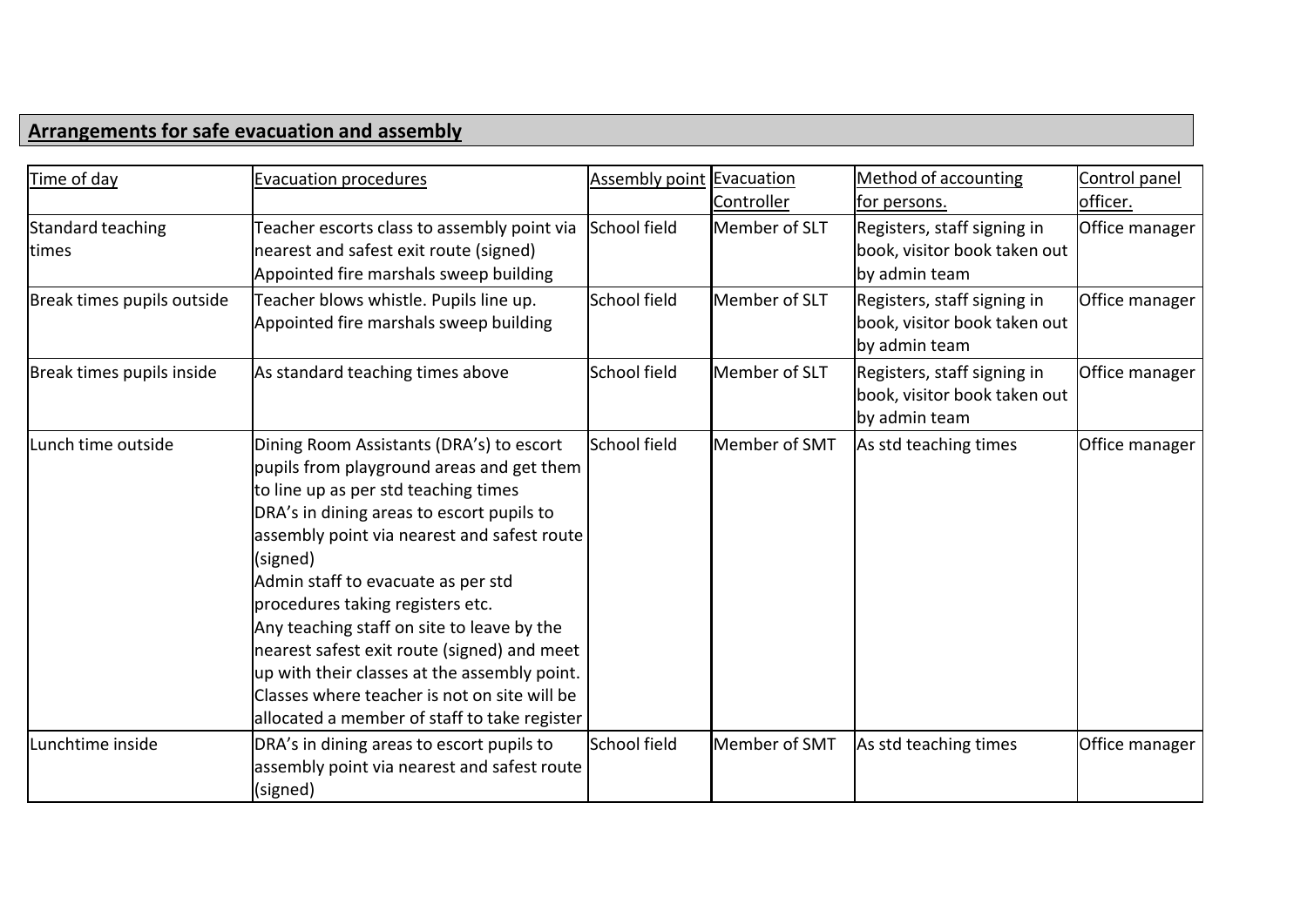|                                        | Admin staff to evacuate as per std<br>procedures taking registers etc.<br>Any teaching staff on site to leave by the<br>nearest safest exit route (signed) and meet<br>up with their classes at the assembly point.<br>Classes where teacher is not on site will be<br>allocated a member of staff to take register |              |               |                                                                              |                |
|----------------------------------------|---------------------------------------------------------------------------------------------------------------------------------------------------------------------------------------------------------------------------------------------------------------------------------------------------------------------|--------------|---------------|------------------------------------------------------------------------------|----------------|
| <b>Assemblies</b><br>Staff/pupils only | Teachers & TAs in hall escorts class to<br>assembly point via nearest and safest exit<br>route (signed)<br>Appointed fire marshals sweep building                                                                                                                                                                   | School field | Member of SLT | Registers, staff signing in<br>book, visitor book taken out<br>by admin team | Office manager |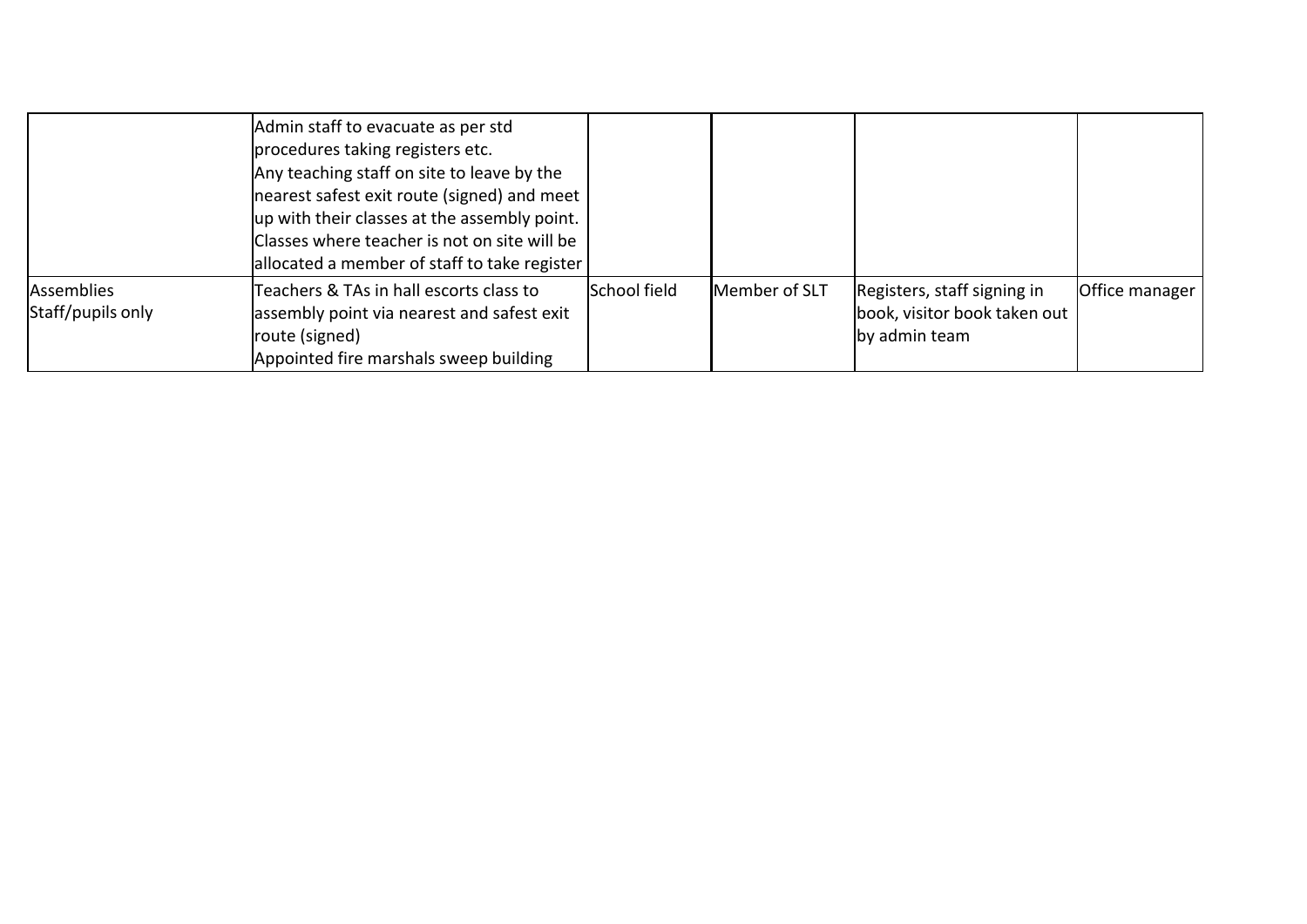| Assemblies with<br>Parents attending                              | Class teachers and teaching assistants in<br>hall escort pupils out of designated fire exit   field<br>to assembly point<br>Admin staff escort parents out of building<br>via fire door at the back of the hall to<br>assembly point in car park.                          | Pupils and staff school<br>Parents car park | Member of SMT | As std teaching<br>times<br>Parents will need to<br>sign in for<br>assemblies                                                                                           | Office manager       |
|-------------------------------------------------------------------|----------------------------------------------------------------------------------------------------------------------------------------------------------------------------------------------------------------------------------------------------------------------------|---------------------------------------------|---------------|-------------------------------------------------------------------------------------------------------------------------------------------------------------------------|----------------------|
| Before/after school<br>(pupils on site at<br>clubs or activities) | Pupils attending before/after school club<br>will evacuate as per the standard teaching<br>times<br>Pupils attending clubs in the hall will<br>evacuate per assemblies staff/pupils<br>Pupils attending clubs on the school field<br>will evacuate per break times outside | School field                                | Member of SLT | Registers, staff<br>signing in book,<br>visitor book taken<br>out by admin team                                                                                         | Office manager       |
| As pupils arriving or leaving                                     | Pupils and parents will stand well away<br>from the building on the school field. Gates<br>will be monitored to ensure no child runs<br>off site unaccompanied.                                                                                                            | School field                                | Member of SLT | Registers, staff<br>signing in book,<br>visitor book taken<br>out by admin team<br>If fire alarm goes off<br>as pupils arriving<br>there will be no<br>pupil registers. | Office manager       |
| Staff only on site<br>(Consider lone working)                     | Staff to leave by nearest and safest signed<br>exit route                                                                                                                                                                                                                  | <b>School Field</b>                         | Member of SLT | Staff signing in book Office manager<br>taken out by admin<br>team                                                                                                      |                      |
| Open house/ evenings                                              | Parents and pupils will leave via the<br>designated routes                                                                                                                                                                                                                 | <b>School Field</b>                         | Member of SLT |                                                                                                                                                                         |                      |
| Plays/concerts                                                    | Class teachers and teaching assistants in<br>hall escort pupils out of designated fire exit field                                                                                                                                                                          | Pupils and staff school                     | Member of SLT | As std teaching<br>times                                                                                                                                                | Office<br>manager/HT |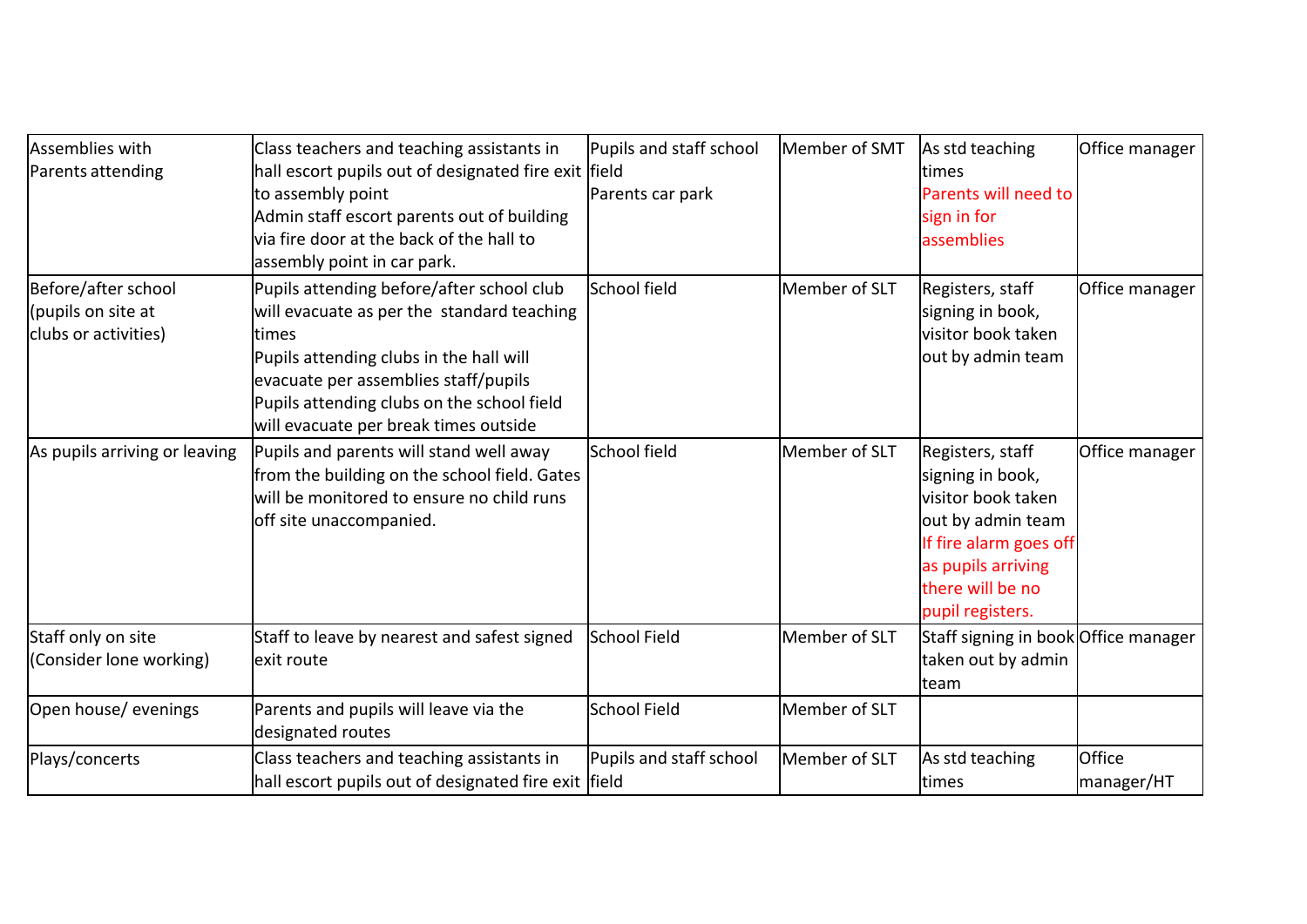|                                                    | to assembly point<br>Admin staff escort parents out of building<br>via fire door at the back of the hall to<br>assembly point in car park.                                                                                                                        | Parents car park |               | Parents will need to<br>sign in for parents<br>evenings'                        |                |
|----------------------------------------------------|-------------------------------------------------------------------------------------------------------------------------------------------------------------------------------------------------------------------------------------------------------------------|------------------|---------------|---------------------------------------------------------------------------------|----------------|
| Organised events such as<br>sports day/PTFA fayres | Pupils and parents will stand well away<br>from the building on the school field. Gates<br>will be monitored to ensure no child runs<br>off site unaccompanied.                                                                                                   | School field     | Member of SLT | Swoop of the<br>building by SLT as<br>there will be no<br>registers             | Office manager |
| During examinations                                | Teacher escorts class to assembly point via School field<br>nearest and safest exit route (signed)<br>Appointed fire marshals sweep building.<br>Pupils will remain in silence. The time of the<br>examination will be stopped and restarted<br>when appropriate. |                  | Member of SLT | Registers, staff<br>signing in book,<br>visitor book taken<br>out by admin team | Office manager |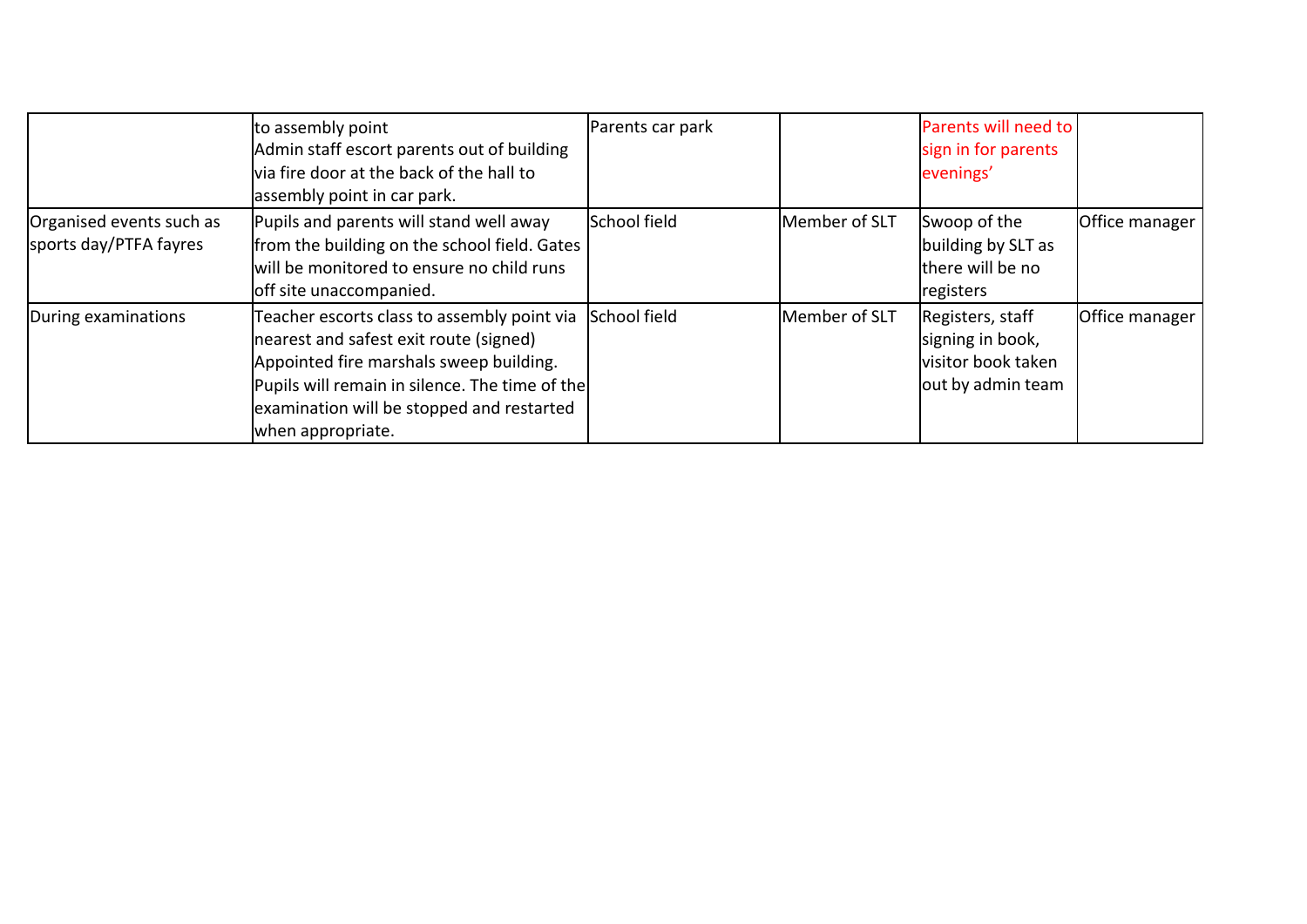## **Specific procedures for high risk areas/activities**

Within school the following areas/activities have been identified as high risk with regards to fire/emergency.

Main kitchen - Catering staff have detailed shut down procedures in the event of an emergency and are responsible for ensuring procedures are undertaken.

Boiler/plant room - Access to this area is restricted. Premises Officer/Site Services Officer (SSO) and contractors who may need to access area are familiar with plant and emergency shut-down procedures and are responsible for ensuring these are undertaken.

## **Methods of communicating information relating to fire evacuation**

- Teaching and support staff Fire awareness/marshal training, communication of fire and emergency plan within staff meetings (teaching, support, admin and SSO), fire drills and de briefs.
- Dining room assistants Fire awareness training, communication of fire and emergency plan at DRA meeting, fire drills and de briefs.
- Catering and cleaning staff Communication of fire and emergency plan and prearranged meetings, fire drills and de briefs.
- Shared users of site Consultation in development of fire and emergency plan, communication of relevant information at staff meetings led by responsible manager.
- General visitors Signing in process, Visitor/contractor leaflet, generally escorted on site.
- Contractors Signing in process, Visitor/contractor leaflet, site induction (as required).

#### **Specific arrangements to be included within this area when building or refurbishment projects are being undertaken.**

Lettings – As part of letting agreement, induction by SSO.

Emergency services  $-$  Following initial 999 call the Evacuation Controller will be the person responsible for liaising with the emergency services. They will make themselves known to the emergency services on their arrival and relay information verbally and by use of documented information contained in the grab bag.

## **Whole site evacuation**

If it becomes necessary to evacuate the whole site whilst pupils are in school, an arrangement is in place with St Werburgh's Church to relocate to their premises.

Pupils are used to the walk to Church. The School Business Manager, admin staff and caretaker will remain on site.

A member of senior management team will advise Sarah Ferguson DDAT in the event of pupils having to be relocated to another site.

Parents/carers will be advised of the situation via local radio, notices at school, texting service.